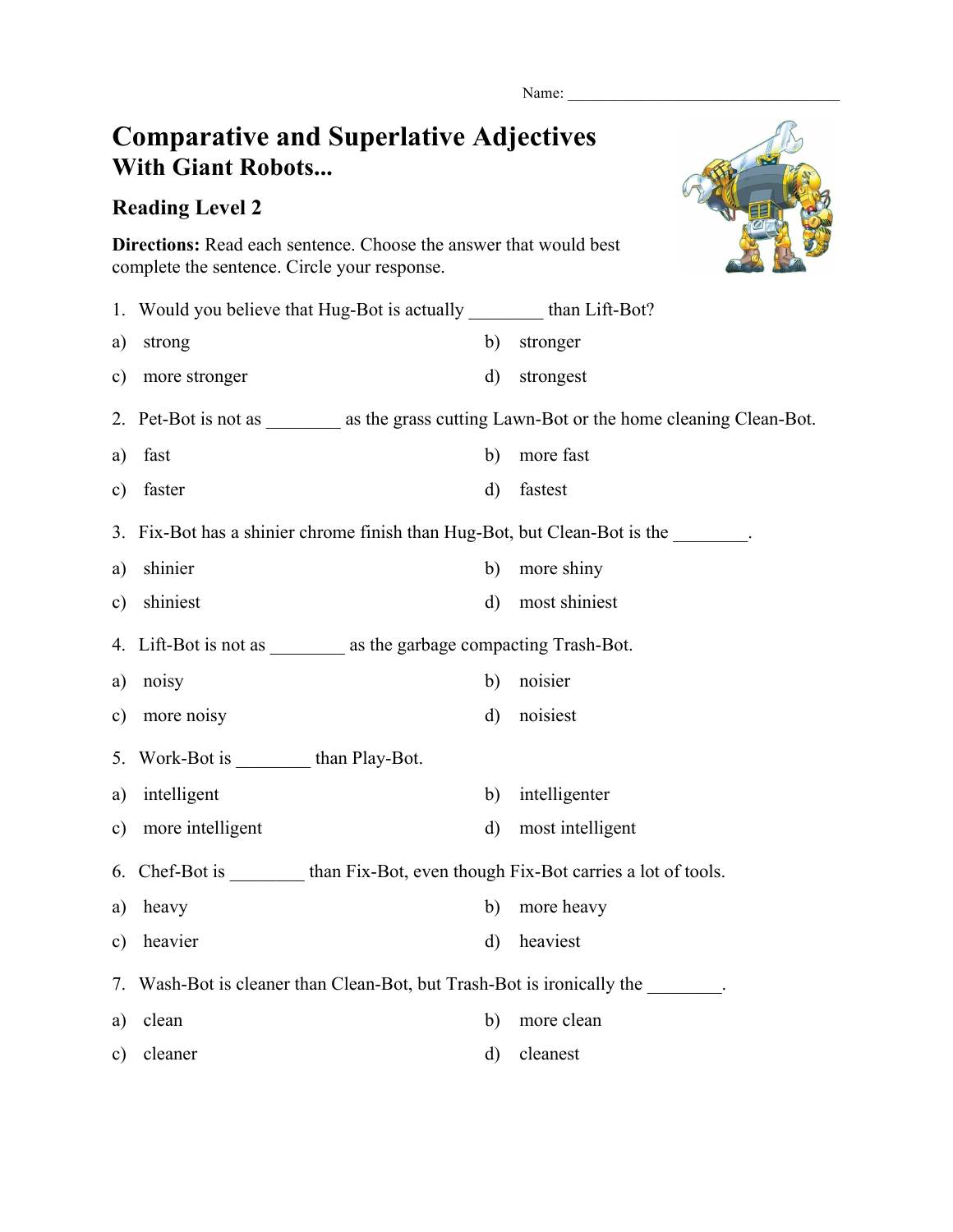|               | 8. Lift-Bot is _________ but Helper-Bot, who cleans light fixtures and changes bulbs, is taller. |              |                |  |  |
|---------------|--------------------------------------------------------------------------------------------------|--------------|----------------|--|--|
| a)            | tall                                                                                             | b)           | taller         |  |  |
| c)            | tallest                                                                                          | $\rm d$      | most tall      |  |  |
|               | 9. Clean-Bot may be louder than Chef-Bot, but Trash-Bot is the _________ household robot.        |              |                |  |  |
| a)            | loud                                                                                             | b)           | most loud      |  |  |
| c)            | louder                                                                                           | $\rm d$      | loudest        |  |  |
|               | 10. Helper-Bot is well-mannered and friendly, but Hug-Bot is _______.                            |              |                |  |  |
| a)            | friendly                                                                                         | b)           | friendlier     |  |  |
| $\mathbf{c})$ | friendliest                                                                                      | $\mathbf{d}$ | most friendly  |  |  |
|               | 11. Clean-Bot saw the floor and computed that it was _________ than before.                      |              |                |  |  |
| a)            | disgusting                                                                                       | b)           | disgustinger   |  |  |
|               | c) more disgusting                                                                               | $\mathbf{d}$ | disgustingist  |  |  |
|               | 12. Chef-Bot used 27 different peppers to create the same soup that it could.                    |              |                |  |  |
| a)            | spicier                                                                                          | b)           | spiciest       |  |  |
| c)            | more spicy                                                                                       | $\mathbf{d}$ | most spiciest  |  |  |
|               | 13. After repairing the semi-truck, Fix-Bot was just as __________ as Dig-Bot.                   |              |                |  |  |
| a)            | dirty                                                                                            | b)           | dirtier        |  |  |
| c)            | more dirty                                                                                       | d)           | dirtiest       |  |  |
|               | technique on soft surfaces than it does on hard surfaces.<br>14. Clean-Bot uses a                |              |                |  |  |
| a)            | gentle                                                                                           | b)           | gentler        |  |  |
| $\mathbf{c})$ | more gentler                                                                                     | $\mathbf{d}$ | gentlest       |  |  |
| 15.           | Hug-Bot was programmed to be ________ than the average bot.                                      |              |                |  |  |
| a)            | sensitive                                                                                        | b)           | sensitiver     |  |  |
| $\mathbf{c})$ | more sensitive                                                                                   | $\mathbf{d}$ | most sensitive |  |  |
| 16.           | Guard-Bot is _________ than Hug-Bot because Guard-Bot has machine guns on his hands.             |              |                |  |  |
| a)            | dangerous                                                                                        | b)           | dangerouser    |  |  |
| c)            | more dangerous                                                                                   | $\rm d)$     | most dangerous |  |  |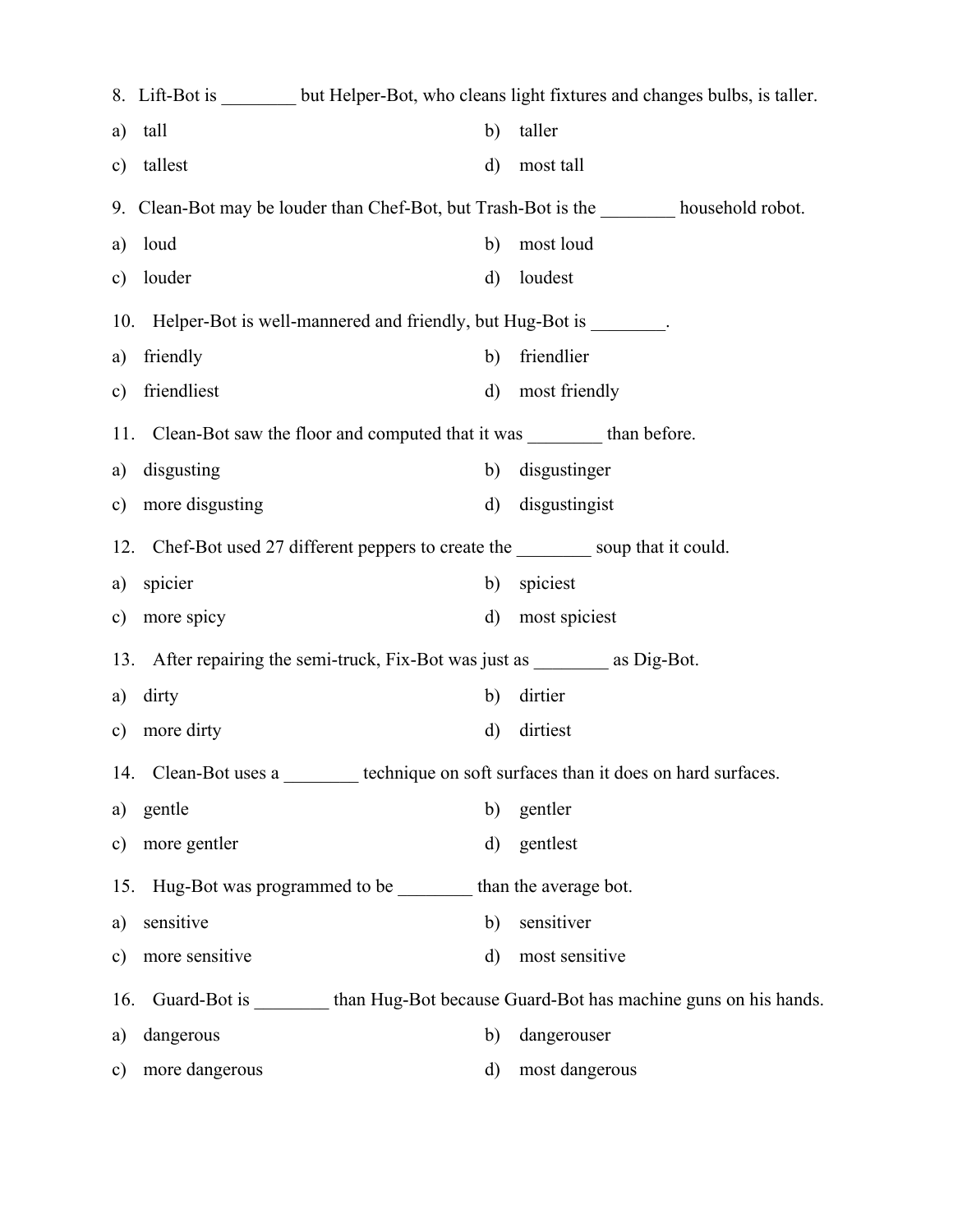| 17.           | The lovable Hug-Bot may be cuter than the armored Guard-Bot, but Kitty-Bot is the<br>robot.                   |              |                |  |  |
|---------------|---------------------------------------------------------------------------------------------------------------|--------------|----------------|--|--|
| a)            | cute                                                                                                          | $\mathbf{b}$ | cuter          |  |  |
| $\mathbf{c})$ | more cuter                                                                                                    | $\mathbf{d}$ | cutest         |  |  |
| 18.           | Even with a few screws loose, Homework-Bot got the __________ score in all of the class on<br>the final exam. |              |                |  |  |
| a)            | best                                                                                                          | b)           | bestest        |  |  |
| $\mathbf{c})$ | most best                                                                                                     | $\rm d)$     | most bestest   |  |  |
| 19.           | Chef-Bot has a sharp blade that it uses for chopping food but Lawn-Bot's blade is even                        |              |                |  |  |
| a)            | sharp                                                                                                         | b)           | sharper        |  |  |
| $\mathbf{c})$ | more sharp                                                                                                    | $\rm d)$     | more sharper   |  |  |
| 20.           | Most robots do a pretty good job cleaning up after themselves, but Chef-Bot is _______.                       |              |                |  |  |
| a)            | messy                                                                                                         | b)           | messier        |  |  |
| $\mathbf{c})$ | more messy                                                                                                    | $\mathbf{d}$ | messiest       |  |  |
| 21.           | Pet-Bot is chattier than the expressive Hug-Bot, but Wash-Bot is the settled bot of all.                      |              |                |  |  |
| a)            | more chatty                                                                                                   | b)           | more chattier  |  |  |
| $\mathbf{c})$ | most chattiest                                                                                                | $\rm d)$     | chattiest      |  |  |
| 22.           | Designed to scare people, Guard-Bot is _______ even by robot standards.                                       |              |                |  |  |
|               | a) ugly                                                                                                       | b)           | uglier         |  |  |
| $\mathbf{c})$ | more ugly                                                                                                     | $\mathbf{d}$ | ugliest        |  |  |
| 23.           | Ninja-Bot is __________ than most robots because its joints are self-greasing.                                |              |                |  |  |
| a)            | sneaky                                                                                                        | b)           | sneakier       |  |  |
| $\mathbf{c})$ | more sneakier                                                                                                 | $\rm d)$     | sneakiest      |  |  |
|               | 24. Pet-Bot is chattier than the expressive Hug-Bot, but Wash-Bot is the _______ bot of all.                  |              |                |  |  |
| a)            | more chatty                                                                                                   | b)           | more chattier  |  |  |
| $\mathbf{c})$ | chattiest                                                                                                     | $\rm d)$     | most chattiest |  |  |
|               | 25. Lift-Bot was ___________ of Throw-Bot and its ability to toss furniture.                                  |              |                |  |  |
| a)            | jealous                                                                                                       | b)           | jealouser      |  |  |
| $\mathbf{c})$ | more jealouser                                                                                                | d)           | jealousest     |  |  |